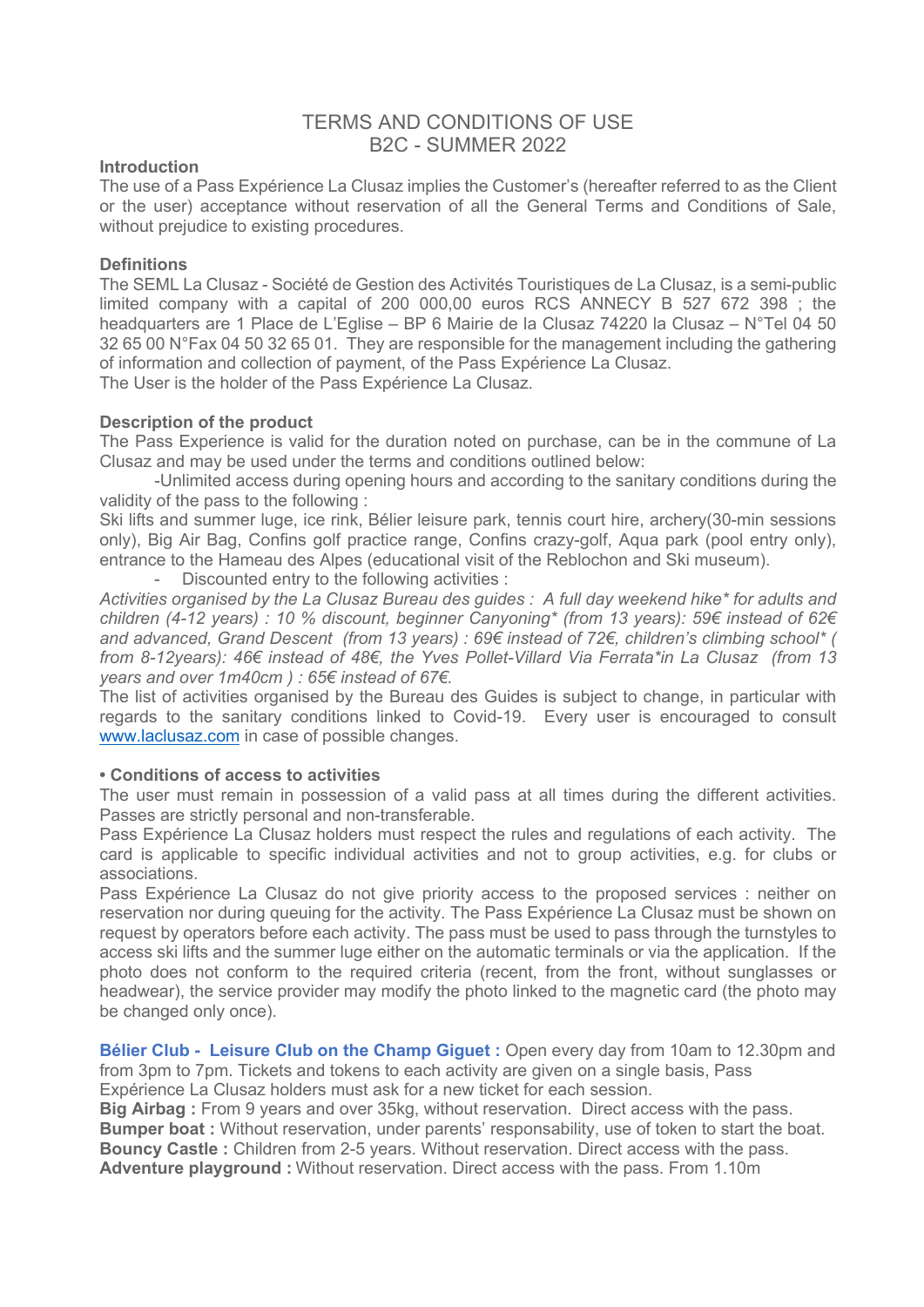**Trampoline :** From 5 years. Reservation at the ticket Office.

**Trophy kid :** From 4 years and up to 1.30m. Without reservation. Direct access with the pass. **Zip wire :** Without reservation. Direct access with the pass.

**Aqua park :** Open every day from 10am to 8pm. The pass gives access to the pools and waterslides, it does not give free acceess to the fitness and wellness suite, nor to activities and events in the pool.

**Golf des Confins – Practice :** Open every day from 9am to 7pm. Without reservation. **Hameau des Alpes :** Open from Tuesday to Sunday from 1pm to 7pm. Without reservation. **Municipal ice rink :** Open to the public from Tuesday to Sunday from 2pm to 6pm with family sessions (ice garden) Wednesday, Saturday and Sunday from 10am to 12pm. Closed on Mondays. Exceptional closure : 2 and 3 July.

**Tennis – Court Hire :** Reception desk open every day : 8.30am – 12.30pm and 2pm-6.30pm (Sunday : 9am – 12.30pm and 2pm-6.30pm) Reservation at the Sports Club. For court hire, both players must be pass holders. Should only one player be a pass holder, the non-holder is liable for the payment of half the cost based on a « guest » tarif. Equipment hire is included with the pass. An identity card will be requested as deposit.

**Archery**: at the chalet on the bridge of the summer luge, 30-minute session only, includes equipment hire.

**Summer luge** : Open every day from 9 July to 28 August, from 10am to 12.30pm and from 2pm to 6.30pm – from 4 July 2022 to 9 July 2022 then from 29 August to 2 September 2022 open afternoons only from 2pm to 6pm. Children under 1.25m must be accompanied by an adult with their own ticket. Access direct from the Ice Rink cable car, no need to pass by the ticket office. Hydroalcoholic gel provided and obligatory mask.

**Ski Lifts** : Open every day from 9 July to 28 August : Beauregard Cable car, from 9.30am to 5.30pm – Merle chairlift, from 9.30am to 5.15pm – Loup chairlift, from 9.40am to 5pm.

From 4 July 2022 to 8 July 2022 then from 29 August to 2 September 2022, Beauregard cable car only, open from 9.30am to 5.15pm. Merle chairlift and Loup chairlift open weekends only, Merle chairlift from 9.30am to 5.15pm – Loup chairlift, from 9.40am to 5pm.

Beauregard cable car, Crêt du Merle and Crêt du Loup chairlifts- access direct from departure, no need to pass by the ticket office. Users must use their pass to activate the turnstyles, for pedestrians, bikers and paragliders. A photo will be taken on first passage, and will be used for any subsequent trips.

*These activities are highly susceptible to be affected by the sanitary restrictions linked to Covid 19, every user is encouraged to consult passexperience.laclusaz.com for all updates regarding health restrictions.*

# **Conditions of validity of the offer:**

From Saturday 2 July to Sunday 4 September 2022

# **Duration of validity of the pass**

The Pass Expérience La Clusaz is valid for the duration specified on the magnetic card at the time of purchase.

#### **Conditions of validity of the pass**

The User must be in possession of the card, to access an activity. Any fraudulent use of the bracelet or pass will result in the cancellation of the offer.

# **RATES :**

# - **Online sale or direct from the Tourist Office.**

Full rate from 3-28 consecutive days : 3 days : 65 €, 4 days: 71,00 €, 5 days: 76,00 €, 6 days: 82,00 €, 7 days: 88,00 €, 8 days: 94,00 €, 9 days: 100,00 €, 10 days: 106,00 €, 11 days: 112,00 €, 12 days: 118,00 €, 13 days: 124,00 €, 14 days: 129,00 €, 15 days: 135,00 € – Extra day + 6,00€.

- **Advanced purchase up to 7 days before stay :**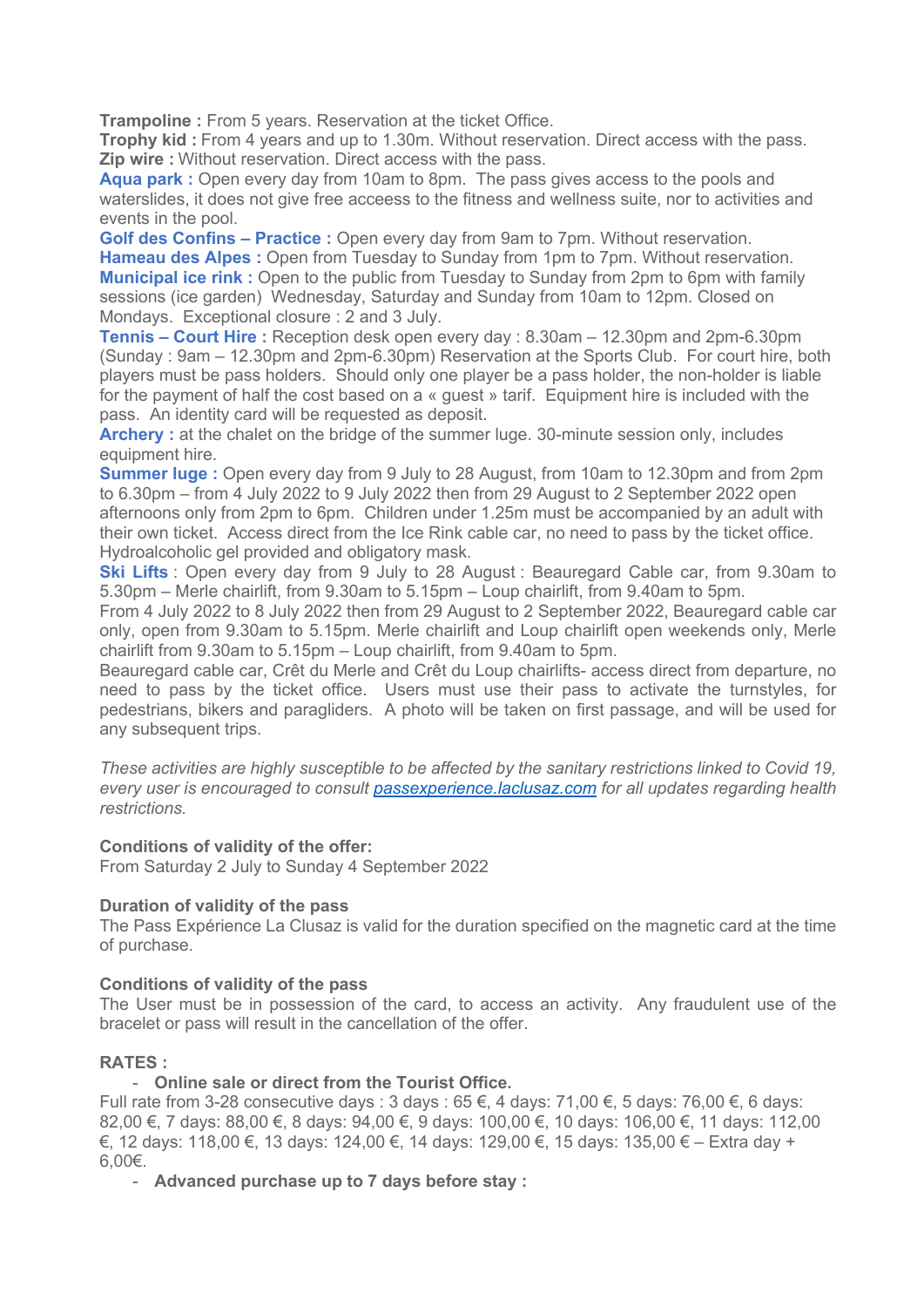Advanced purchase up to 7 days before stay, online only from 3-28 consecutive days : 3 days: 55 €, 4 days: 60,00 €, 5 days: 65,00 €, 6 days: 70,00 €, 7 days: 75,00 €, 8 days: 80,00 €, 9 days: 85,00 €, 10 days: 90,00 €, 11 days: 95,00 €, 12 days: 100,00 €, 13 days: 105,00 €, 14 days: 110,00 €, 15 days: 115,00 € – Extra day + 5,00€.

NB : any extra day must be included in the intial order.

If a day is added after the initial purchase of the pass, the cost is  $20 \epsilon$  per extra day, payable at the Tourist Office.

# **Order method :**

**Online on the webite passpro.laclusaz.com :** The client completes their purchase online on the website passexperience.laclusaz.com. The client will be required to provide the following information : Family name, first name, date of birth, choice of pass duration.

The client must upload a recent, coloured identity photo in Jpeg format (without sunglasses or head covering), 3,5 cm by 4,5 cm for each user.

### **At the La Clusaz Tourist office :**

The pass may also be purchased direct from the Tourist Office, on condition of the future pass holder's presence or their identity photos (without sunglasses or head covering).

### **Discount**

If the client is in possession of a discount code, the code can be applied only online on the website, passexperience.laclusaz.com. The code must be entered before validating the purchase.

### **Delivery**

The pass is a magnetic card, also referred to as a keycard that is personal and non-transferrable. This card gives access to the services described below.

The client may collect their keycard in the following ways.

- Either charge an existing magnetic skidata card in their possession
- Or collect a magnetic card from their member host
- Or from the La Clusaz Tourist Office.

#### **Method of payment of Pass Expérience La Clusaz**

Payments are only in euros.

#### **Method of payment**

Secure online payment on passexperience.laclusaz.com -Credit card payment

At the La Clusaz Tourist Office :

- Credit card
	- Cash
	- French banker's cheque
	- Holiday vouchers

#### **Verification of the pass**

The client must carry the pass with them at all time during activities. The magnetic card is strictly personal and non-transferable, a photo of the user will be used to check the identity of the user. If the photo does not conform to the required criteria (recent, from the front, without sunglasses or headwear), the service provider may modify the photo linked to the magnetic card (the photo may be changed only once).

**In the case of loss of the card** : A replacement card may be obtained from the Tourist Office, but not from the host. Management fees : 10€.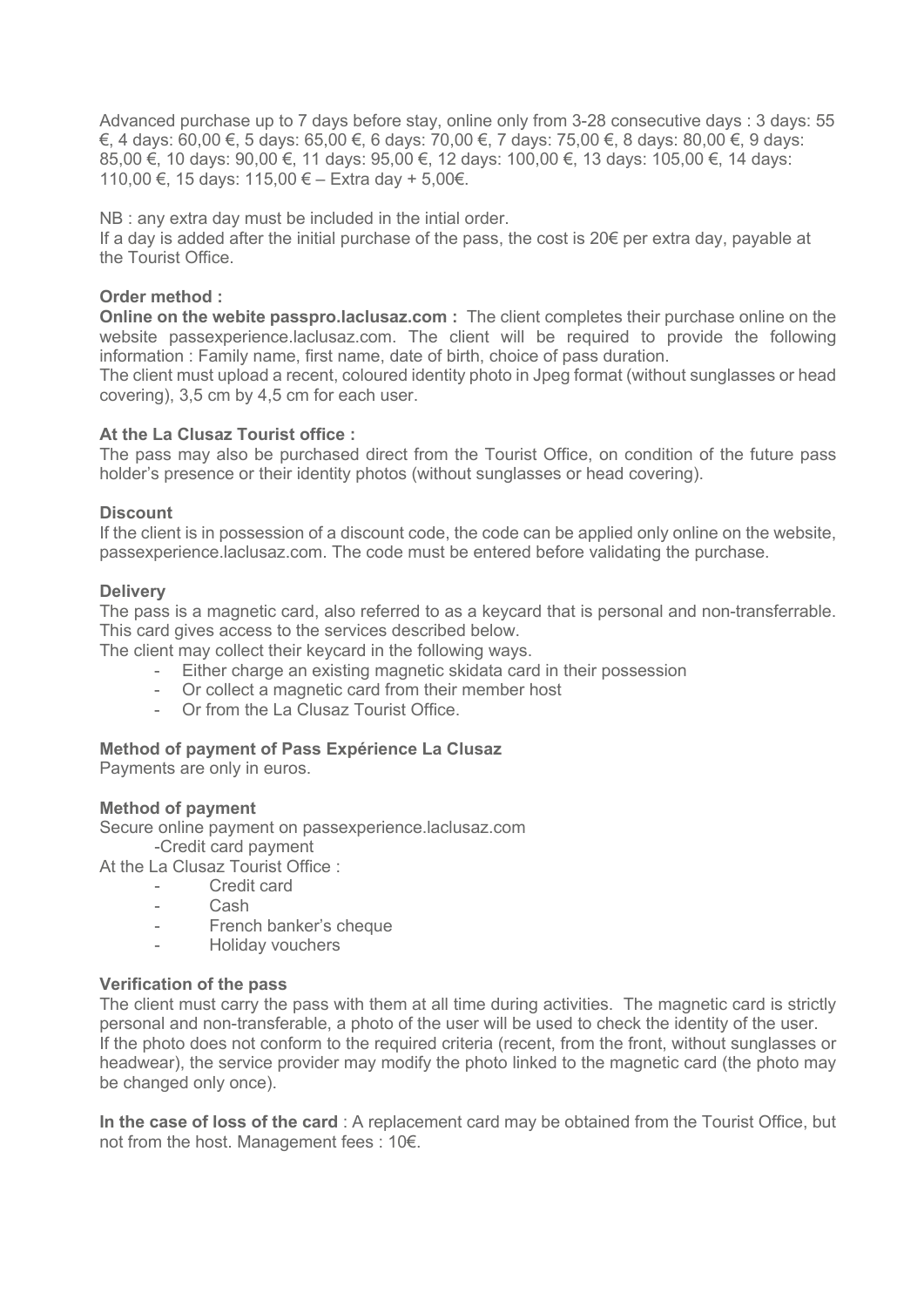**Force majeure** : In the case of heavy rain or unfavourable weather conditions resulting in the full or partial closing of one of the activities, reimbursement will not be considered. Only a total cease of all activities over a period longer than one day may give rise for compensation from the SEML. Clients may choose the form of compensation from the following: an immediate extension of the length of validity of the card or a credit note to be used for the purchase of another card for the following year. The Local Businesses Association (SEML) is in no way responsible for any damage caused on the activities.

**The right of withdrawal :** The right of withdrawal does not to apply to the purchase of one or several Pass Expérience La Clusaz, the passes must be used during the specific pre-determined time period.

**Reimbursement** Unused issued cards will be neither reimbursed nor exchanged.

"Guarantee reimbursement Covid-19" for a credit note or a reimbursement for is now possible for one of the following reasons : New official, national, regional, departmental or country of residence lockdown.

If one of the aforementioned reasons occur during the stay, you will have the choice of a credit note or a reimbursement for the equivalent number of unused days on the pass.

**Complaints** Any complaints should be sent to the Tourist office "service accueil" within 15 days of the related incident at the following address: SEML - 161 Place de l'église - BP 7 - 74220 LA CLUSAZ or by e mail : accueil @laclusaz.com

**Non-respect of the present conditions** The non-respect of a personal nature of the Pass Expérience La Clusaz will result in the cancellation of the card and contract.

**Protection of personal data** The information required to obtain a card is obligatory, if one or several elements are missing, the card may not be issued. Certain information may be requested such as postal address, email and telephone number by SEML La Clusaz - Société de Gestion des Activités Touristiques de La Clusaz, the Local Businesses Association, to permit the sending of promotional offers by the latter in accordance with the methods outlined in the LCEN law of 21 June 2004. The provision of this data by the Customer is optional. The information given is intended for the (SEML) only.

In accordance with the French "Informatique et Libertés" law (the law on data protection and civil liberties), customers have the right to access or correct data relating to themselves and also the right to object for legitimate reasons, which may be exercised by contacting the company in writing at the following address: SEML LA CLUSAZ – 161 Place de l'église – BP 7 – 74220 LA CLUSAZ. In accordance with article 90 of the decree n° 2005-1309 of 20 October 2005 all persons may obtain a written copy of the present paragraph by simple oral request or by writing to the relevant service.

Data on the use of activities is also collected for statistical, management and pass validity control purposes. As stated above, the photo are compulsory and are intended exclusively for the identification of the pass holder concerned, they will be automatically deleted at the end of the summer season. The whole of this data is intended solely for SEML La Clusaz - Société de Gestion des Activités Touristiques de La Clusaz.

The taking of photos at the ski lift terminals: in order to combat fraud, users are informed that when they pass through check points, photographs are automatically taken in the skiable area of La Clusaz. The said photographs are then checked by certified inspectors. This processing is carried out under the responsibility of Groupement des Remontées Mécaniques, represented by Mr Jean-Christophe HOFF, managing director, GRM LA CLUSAZ – 115 Route de l'Etale – 74220 LA CLUSAZ – tel 0450024564 – mail serviceclient@satelc.fr Data controller : SATELC Ski Lifts. The photos are solely intended for the ski lift group and will be automatically deleted at the end of the validity of the user's pass.